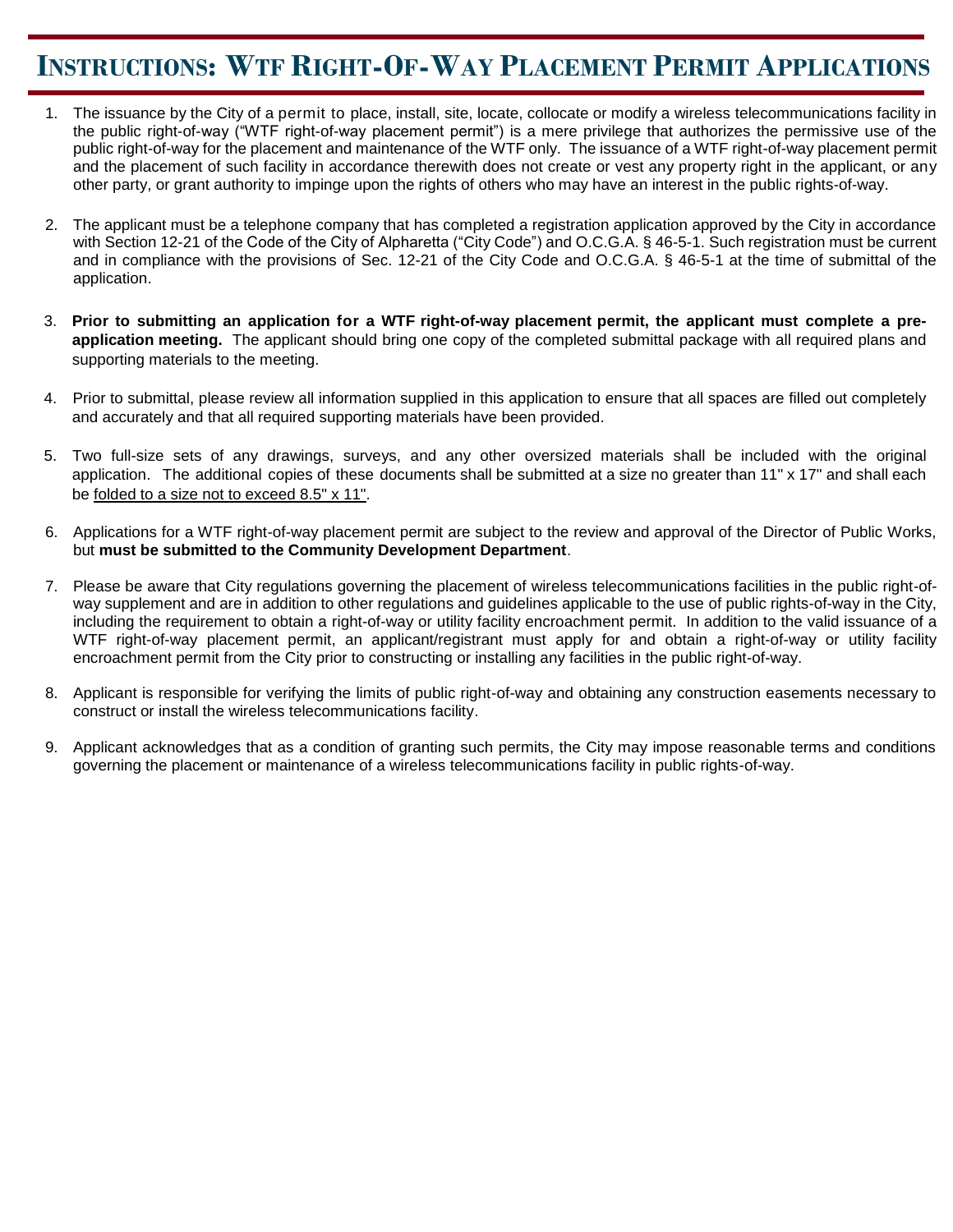## **CHECK LIST: WTF RIGHT-OF-WAY PLACEMENT PERMIT APPLICATIONS**

*This document is provided as a resource for the applicant to assist with preparing the application submittal package. Please note that all applicable items are due at the time of application submittal. Incomplete applications will not be accepted.*

| <b>Required Item</b>                                           | <b>Number of Copies</b>              |
|----------------------------------------------------------------|--------------------------------------|
| <b>Required Of All Applicants</b>                              |                                      |
| Registered as Telephone Company per Sec. 12-21 of City Code    | N/A                                  |
| $\Box$<br>Registration is Current and Compliant                | N/A                                  |
| Pre-Application Review Meeting                                 | N/A                                  |
| Completed Application Form with Review Criteria                | One (1) original and two (2) copies  |
| □<br>Identify WTF Owner/Operator and Wireless Provider/Carrier |                                      |
| Project Description/ Letter of Intent                          | One (1) original and two (2) copies  |
| Narrative                                                      | One (1) original and two (2) copies  |
| Owner Authorization Form                                       | One (1) original and two (2) copies  |
| Full-Size Site Plan with Site Plan Checklist                   | One (1) original and two (2) copies  |
| Photo Simulations and Visual Impact Analysis                   | Two (2) originals and two (2) copies |
| Design Description and Specifications                          | One (1) original and two (2) copies  |
| Description of Construction                                    | One (1) original and two (2) copies  |
| $\Box$<br>Estimate of Cost to Restore ROW (if applicable)      |                                      |
| Traffic Maintenance Plan (if applicable)                       | One (1) original and two (2) copies  |
|                                                                |                                      |
|                                                                |                                      |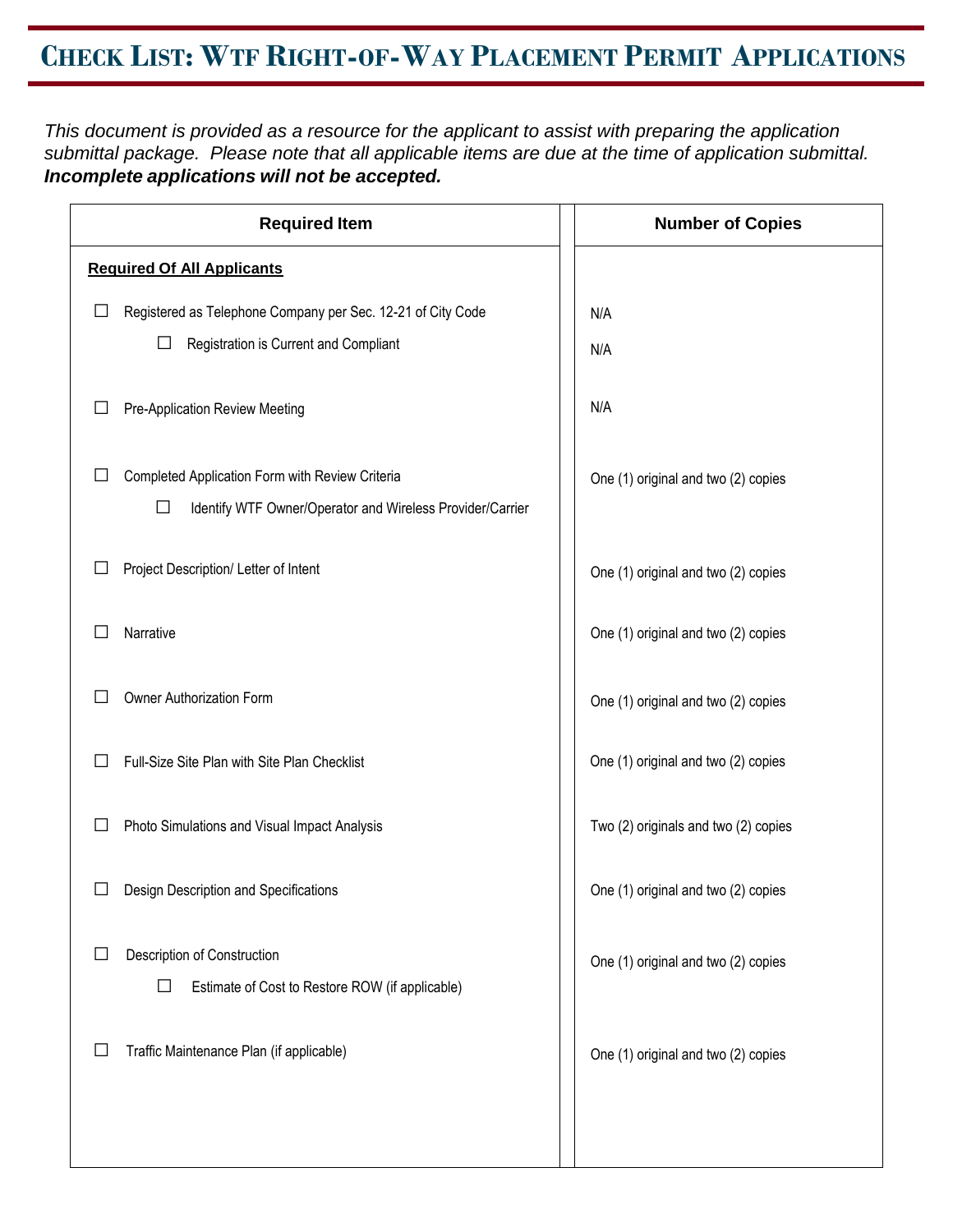| <b>Required Item</b>                                       | <b>Number of Copies</b>             |
|------------------------------------------------------------|-------------------------------------|
| Identification of Facilities in Right-of-Way<br>$\Box$     | One (1) original and two (2) copies |
| WTF Inventory<br>⊔                                         | One (1) original and two (2) copies |
| Evidence of Need Report<br>$\Box$                          | One (1) original and two (2) copies |
| Certification of Engineer<br>ப                             | One (1) original and two (2) copies |
| Certificate of Insurance                                   | One (1) original and two (2) copies |
| Supplemental Information<br>⊔                              | One (1) original and two (2) copies |
| May Be Required (See Following Page For Details)           |                                     |
| Supplemental Information (requested by the City)<br>$\Box$ | One (1) original and two (2) copies |
| Performance Bond                                           | One (1) original and two (2) copies |
|                                                            |                                     |
|                                                            |                                     |
|                                                            |                                     |
|                                                            |                                     |
|                                                            |                                     |
|                                                            |                                     |
|                                                            |                                     |
|                                                            |                                     |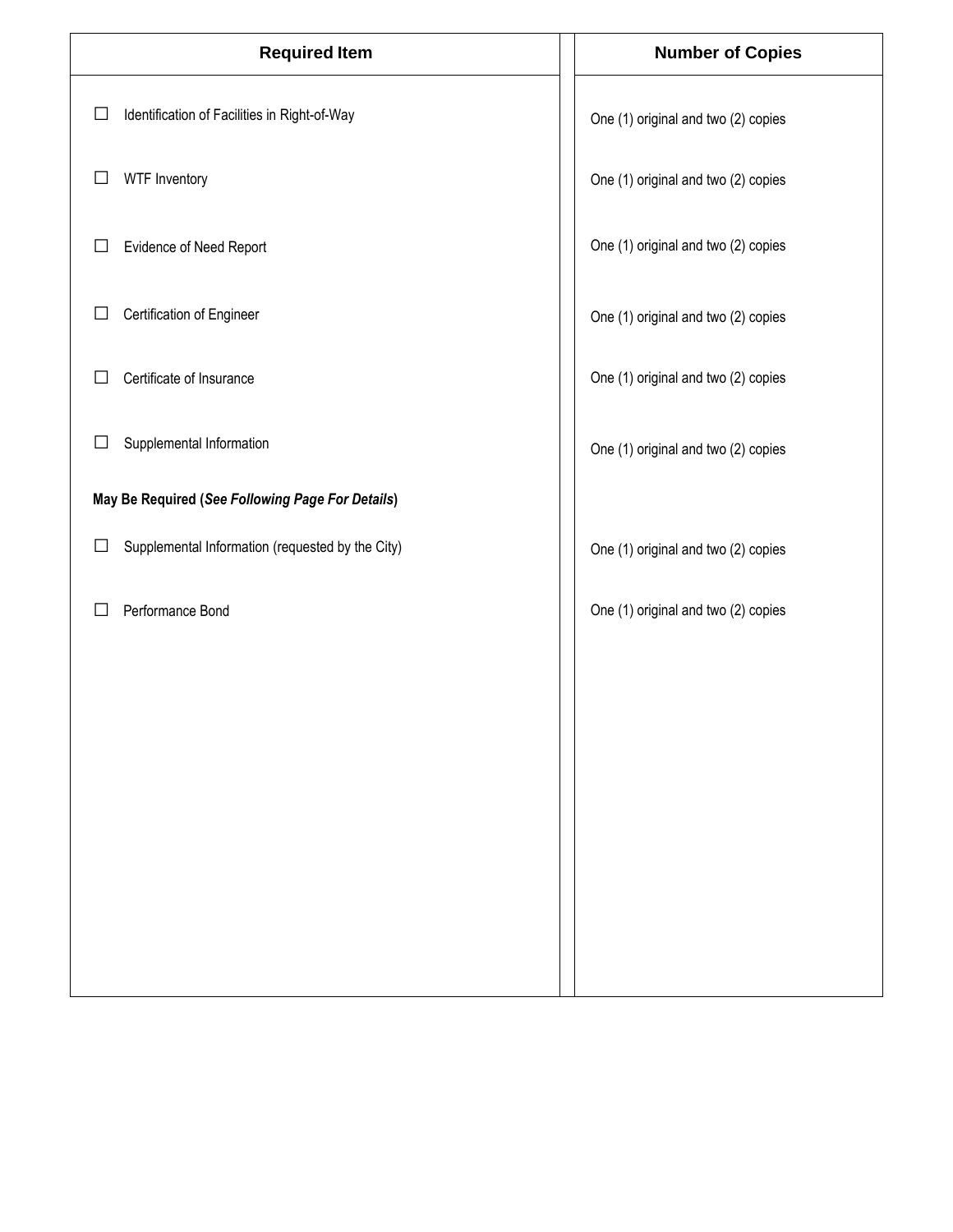### **OVERVIEW OF CHECK LIST ITEMS**

#### **Registration**

The applicant must be a telephone company that has completed a registration application approved by the City in accordance with Section 12-21 of the Code of the City of Alpharetta ("City Code") and O.C.G.A. § 46-5-1. Such registration must be current and in compliance with the provisions of Sec. 12-21 of the City Code and O.C.G.A. § 46-5-1 at the time of submittal of the application.

#### **Pre-Application Review Meeting**

Prior to submitting an application for a permit place, install, site, locate, collocate or modify a wireless telecommunications facility in the public right-of-way ("WTF right-of-way placement permit"), applicants must meet with representatives of the Community Development Department and Public Works Department to review the applicant's proposal and site plan and complete a pre-application review. Please call 678-297-6073 to schedule an appointment.

#### **Application Form**

The applicant is required to submit one (1) original and two (2) copies of the application form. Each copy of the application form will have attached to it a complete set of all required supporting materials (site plans, drawings, photo simulations etc.) and must be bound or stapled. The original application form and supporting materials should be unbound.

#### **WTF Owner/Operator and Wireless Provider/Carrier**

The name of the respective parties that will own, operate and be responsible for the maintenance of the proposed WTF and the name of the wireless provider and/or carrier that such WTF will serve.

#### **Project Description/Letter of Intent**

The written project description should provide a general description of the existing land use setting, existing site features, the type of wireless telecommunications facility proposed, including whether any ground-mounted equipment cabinets are proposed, visibility from public rights-of-way and properties with 'For-Sale' dwelling uses, concealment elements and other design features, on and off-site access, landscaping, and other components of the proposed facility. The Letter of Intent should include factual details about the proposed use and its visual and aesthetic impact. The Letter of Intent should also provide the additional authorizations, if any, applicant must obtain prior to the installation, collocation or modification of the proposed facility.

#### **Narrative**

The written narrative must be technically accurate and reliable, explaining the nature of the permit sought (new installation, collocation, or modification) and further state whether the applicant believes (and if so, the basis therefor) that the application or proposed WTF is subject to: (a) the provisions of 47 U.S.C. section  $332(c)(7)$ , and if so, who the entity is that will be providing personal wireless services; (b) O.C.G.A. § 36-66B-1, *et seq*. (the BILD Act), and if so, why its proposal fits each and every criteria set forth therein; and/or (c) 47 U.S.C. § 1455(a), and if so, why its proposal fits each and every criteria for a Section 6409(a) modification (See, Section 2.8.9 of UDC). The City's acceptance or approval of an application and/or issuance of a permit shall not be deemed or otherwise construed to constitute approval or agreement with the applicant's statements regarding the applicability of any such federal or state statutes, laws and regulations.

#### **Owner Authorization**

Original and notarized signatures of the applicant and owner(s) of any existing utility pole, street light standard or other support structure for any proposed attached WTF or collocation or a notarized letter of authorization from such property owner(s), which demonstrates knowledge and acceptance of the applicant's proposed wireless telecommunications facility and use on the subject property, are required. If a contract is used in lieu of the owner's signature, the signature on the contract must be an original and the contract must be valid for the duration of the proposed installation or construction. See the application form for additional details.

#### **Site Plan Check List**

The Site Plan Checklist (included in this package) details the minimum requirements for site plans submitted in support of an application for a WTF right-of-way placement permit. Applications that include site plan documents that do not meet these requirements will not be accepted. Site plans must be drawn to scale, and the scale must be displayed in the lower left corner of the plan page. Prior to submitting an application, a review of the draft site plan, drawings and other related materials will be conducted as part of the pre-application review meeting. Site plans must be drawn to scale, and the scale must be displayed on the plan page. The maximum page size for original full-size site plan documents is 30" x 42".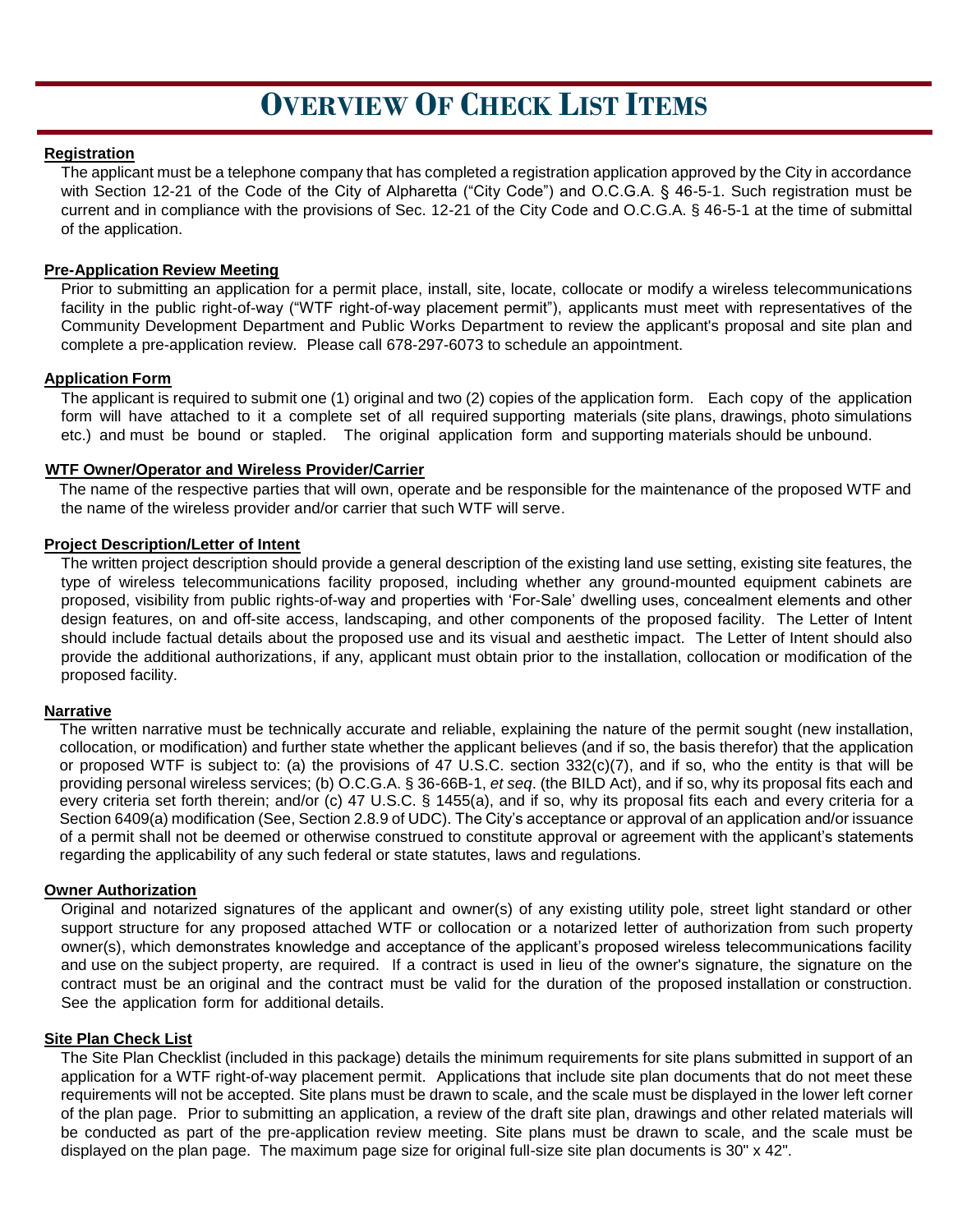#### **Copies of Site Plan**

The applicant must attach a site plan on paper no larger than 11" x 17" and folded to a maximum size of 8.5" x 11" to each submitted copy of the application packet.

#### **Photo Simulations and Visual Impact Analysis**

Photo simulations of the WTF, which show the proposed facility from at least four (4) directions within the surrounding area and depict the visibility of WTF from public right-of-way are required. Photo simulations must include "before" and "after" renderings of the site, its surroundings, the proposed WTF and antennas at maximum height, and any other structures, vegetation, or topography that will conceal or screen the proposed WTF from visibility. Detailed drawings or renderings of the proposed WTF, which further provide the manner in which the proposed facility will be enclosed, camouflaged, screened, and/or obscured to meet the prescribed visibility requirements, are also required. Applicant should include such other visual information, as necessary, to determine the visual impact of the proposed wireless telecommunications facility on the existing setting and compliance with the prescribed design standards.

#### **Design Description and Specifications**

Written explanation and drawings to describe and depict the proposed wireless telecommunications facility, including the following:

Description of the WTF's components and design (including dimensions, colors, and materials), including, but not limited to, accessory equipment, equipment cabinets, concealment enclosures, and the number, direction, and type of antennas (including antenna concealment enclosures);

Front, side, and rear elevation plans showing the proposed WTF, including the support structure, antennas, concealment enclosures, accessory equipment, and all ground-mounted wireless transmission equipment; and

Manufacturer specifications, schematics, renderings, and illustrations of the proposed design of the WTF, including, but not limited to, samples of colors and materials of any proposed concealment elements.

#### **Description of Construction**

Written explanation to describe the manner in which the WTF will be installed (i.e. anticipated construction methods and/or techniques) and the timetable for construction of the project or each phase thereof, and the areas of the City which will be affected. When required by the Director of Public Works, an estimate of the cost to restore and repair potential damages to the right-of-way and infrastructure located therein shall be provided.

#### **Traffic Maintenance Plan**

A traffic maintenance plan for any disruption or obstruction of the public rights-of-way (if applicable).

#### **Identification of Facilities in Right-of-Way**

Written explanation, site plan and/or plat, and drawings (or other visual information) to describe, locate and depict all utility poles, electrical transmission towers, street light fixtures, traffic control signals and devices, and other above-ground structures, fixtures, facilities and equipment currently existing in the area of the public right-of-way to which the permit application applies, and extending one thousand (1,000) feet in each direction along the public right-of-way, if available, including, but not limited to, those owned or used by public utilities, electric membership corporations, electric cooperatives, or the City (such information shall be provided without certification as to correctness, to the extent obtained from other persons with fixtures, facilities or equipment in the public rights-of-way).

#### **WTF Inventory**

Written inventory of all existing wireless telecommunications facilities located in the areas of the public right-of-way to which the permit application applies, and extending one thousand (1,000) feet in each direction along the public right-of-way, including any wireless transmission equipment or support structures that applicant or its predecessor(s) in interest has previously placed or which are otherwise used by the applicant, and, to the extent such information is available, any wireless transmission equipment or support structures which are owned or used by other wireless providers (such information shall be provided without certification as to correctness, to the extent obtained from other persons with WTF's in the public rights-ofway);

#### **Evidence of Need Report**

If required in accordance with City requirements due to the type of WTF proposed, applicant shall provide an Evidence of Need Report, which shall include sufficient information to demonstrate that existing WTF's, existing utility poles and/or existing street light standards in the public right-of-way, as applicable, cannot reasonably accommodate the applicant's need. The Evidence of Need Report must include a written analysis of the ability or inability to locate wireless transmission equipment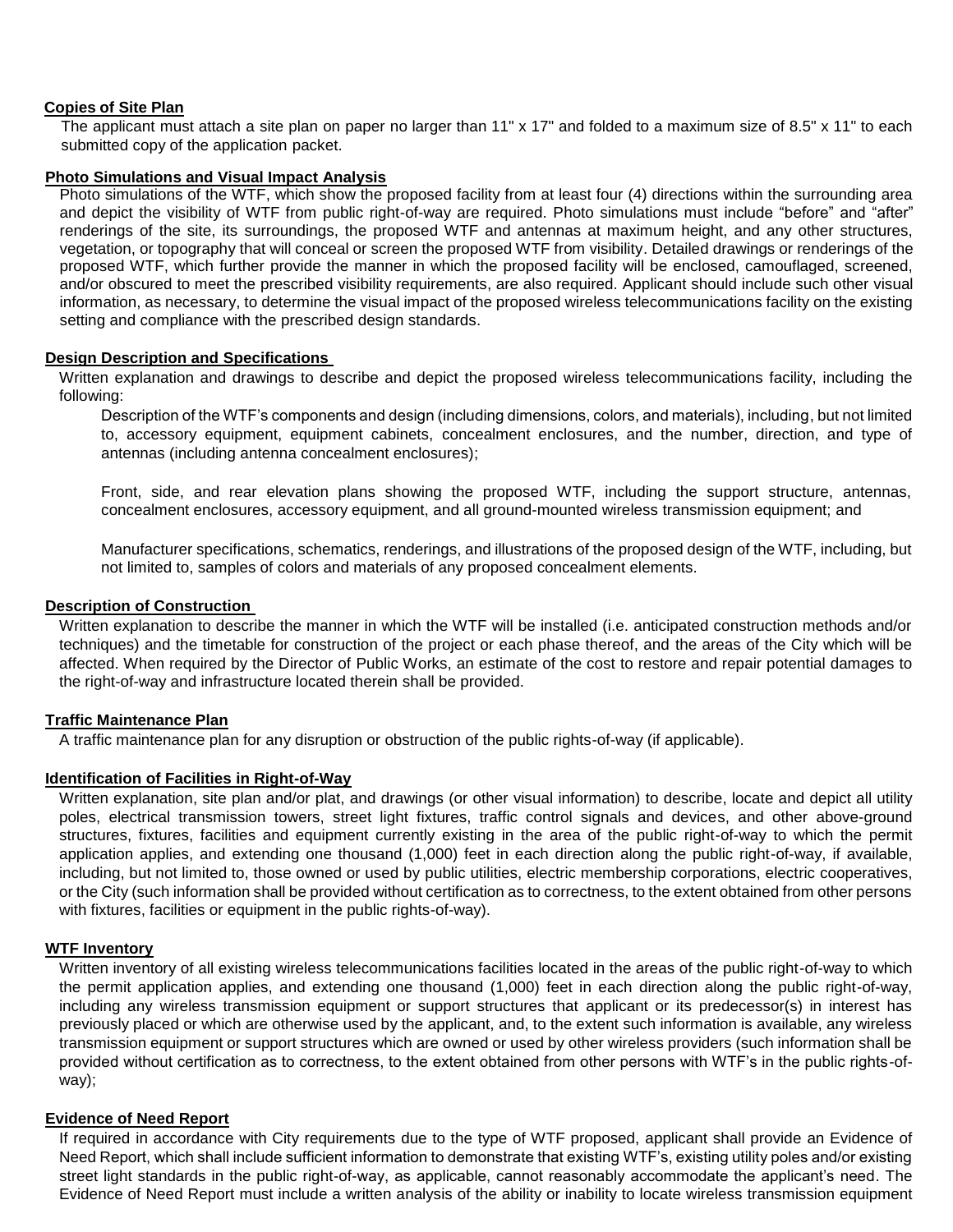on existing WTF's, utility poles and/or street light standards in the public right-of-way, including detailed reasons as to why existing WTF's, utility poles or street light standards cannot reasonably accommodate its need and any studies supporting same.

#### **Certification of Engineer**

Certification from a professional civil and/or structural engineer (licensed in the State of Georgia) that the proposed antenna attachment device and/or support structure meet the applicable design standards for wind loads and have structural integrity to accommodate the proposed use.

#### **Certificate of Insurance**

Prior to placing a WTF in the public right-of-way or otherwise performing any work in the public right-of-way, applicant shall furnish the City with certificates of insurance, which shall indicate insurance limits, term of insurance, insured parties, and other information sufficient to demonstrate conformance with the requirements provided in Section 2.8.10 of the UDC. All liability policies shall be endorsed to name the City, and its elected officials, officers, employees and agents as additional insured parties.

#### **Supplemental Information**

Additional information and items necessary for review in order to confirm compliance with prescribed standards and requirements, as reasonably determined and requested by the Director of Public Works or as otherwise required herein, or which is otherwise relied on by applicant to support approval of its application by the City, must be provided. Such information may be identified during the pre-application meeting.

#### **Performance Bond**

When necessary due to the estimated costs to repair and restore potential damages to infrastructure located in the right-ofway and/or the estimated costs to remove the WTF, or when warranted by unique circumstances related to the installation of the WTF, as reasonably determined by the City, a performance bond, irrevocable letter of credit, or other acceptable form of surety (as determined by the City) payable to, in favor of, and for the protection of the City shall be required as a condition of a WTF right-of-way placement permit.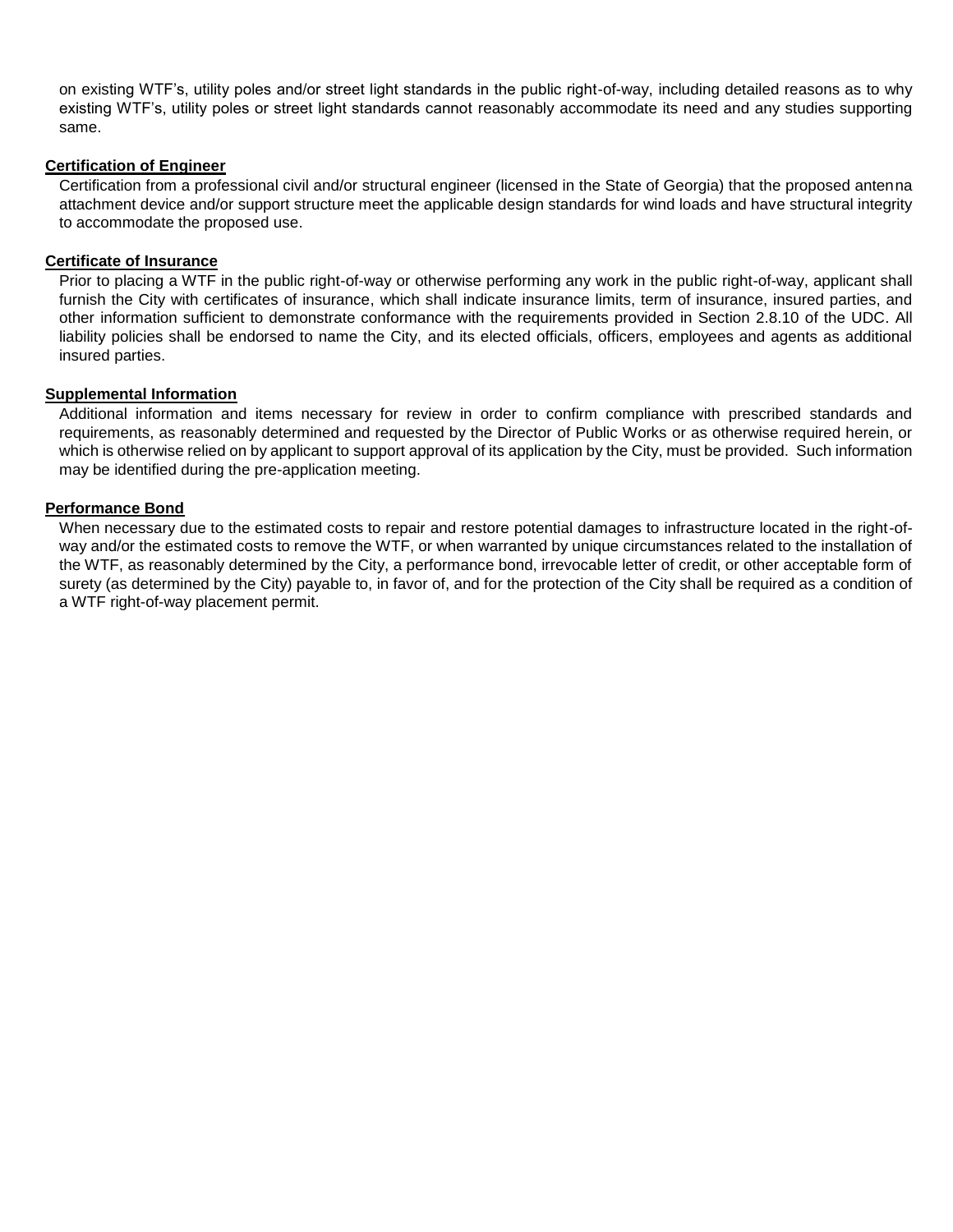# **SITE PLAN CHECK LIST**

This document is provided as a resource for the applicant to assist in the preparation of site plans to be *submitted with the application package for a wireless telecommunications facility right-of-way placement permit. The items listed below reflect the minimum information that must be included on all site plans submitted as part of the administrative review process.*

|        | <b>Elements Description</b>                                                                                                                                                                                                                                                                                                                                                       |  |  |  |
|--------|-----------------------------------------------------------------------------------------------------------------------------------------------------------------------------------------------------------------------------------------------------------------------------------------------------------------------------------------------------------------------------------|--|--|--|
| $\Box$ | Key and/or legend and site location map with North arrow.                                                                                                                                                                                                                                                                                                                         |  |  |  |
| $\Box$ | Location of land lot lines and identification of land lots.                                                                                                                                                                                                                                                                                                                       |  |  |  |
| $\Box$ | Current zoning of adjacent properties.                                                                                                                                                                                                                                                                                                                                            |  |  |  |
| $\Box$ | The location and dimensions of the entire site area and the exact location of the support structure and ground-mounted<br>equipment cabinets.                                                                                                                                                                                                                                     |  |  |  |
| $\Box$ | Existing utility poles, electrical transmission towers, street light fixtures, traffic control signals and devices, and other<br>above-ground structures, fixtures, facilities and equipment located in the areas of the public right-of-way to which the<br>permit application applies, and extending one thousand (1,000) feet in each direction along the public right-of-way. |  |  |  |
| $\Box$ | Existing wireless telecommunications facilities located in the areas of the public right-of-way to which the permit<br>application applies, and extending one thousand (1,000) feet in each direction along the public right-of-way.                                                                                                                                              |  |  |  |
| $\Box$ | Existing and proposed landscaping and other development or site features.                                                                                                                                                                                                                                                                                                         |  |  |  |
| $\Box$ | Existing, proposed, and future reserved rights-of-way of all streets, roads, and rail lines in the areas of the public right-<br>of-way to which the permit application applies.                                                                                                                                                                                                  |  |  |  |
| $\Box$ | Proposed access driveways and the available intersection sight distance (according to AASHTO Green Book).                                                                                                                                                                                                                                                                         |  |  |  |
| $\Box$ | Existing buildings, driveways, fences, utility equipment, wireless telecommunications facilities, and any other structures<br>or improvements located on adjacent property.                                                                                                                                                                                                       |  |  |  |
| $\Box$ | Topography of subject site.                                                                                                                                                                                                                                                                                                                                                       |  |  |  |
| $\Box$ | Existing setbacks and buffers.                                                                                                                                                                                                                                                                                                                                                    |  |  |  |
|        | 100-year flood plain horizontal limits and flood zone designations as shown on survey or FEMA FIRM maps. Wetlands<br>shown on GIS maps or survey.                                                                                                                                                                                                                                 |  |  |  |
| $\Box$ | Tree lines, woodlands, significant trees with critical root zones (1.3 x trunk diameter), and open fields on subject site.                                                                                                                                                                                                                                                        |  |  |  |
| $\Box$ | Required and proposed stormwater management facilities (if applicable) and existing lakes, streams, and other waters<br>on the site and associated buffers.                                                                                                                                                                                                                       |  |  |  |
| $\Box$ | Existing driveways located within 150 feet of the subject property on adjacent or nearby parcels (including those parcels<br>on the opposite side of a public street).                                                                                                                                                                                                            |  |  |  |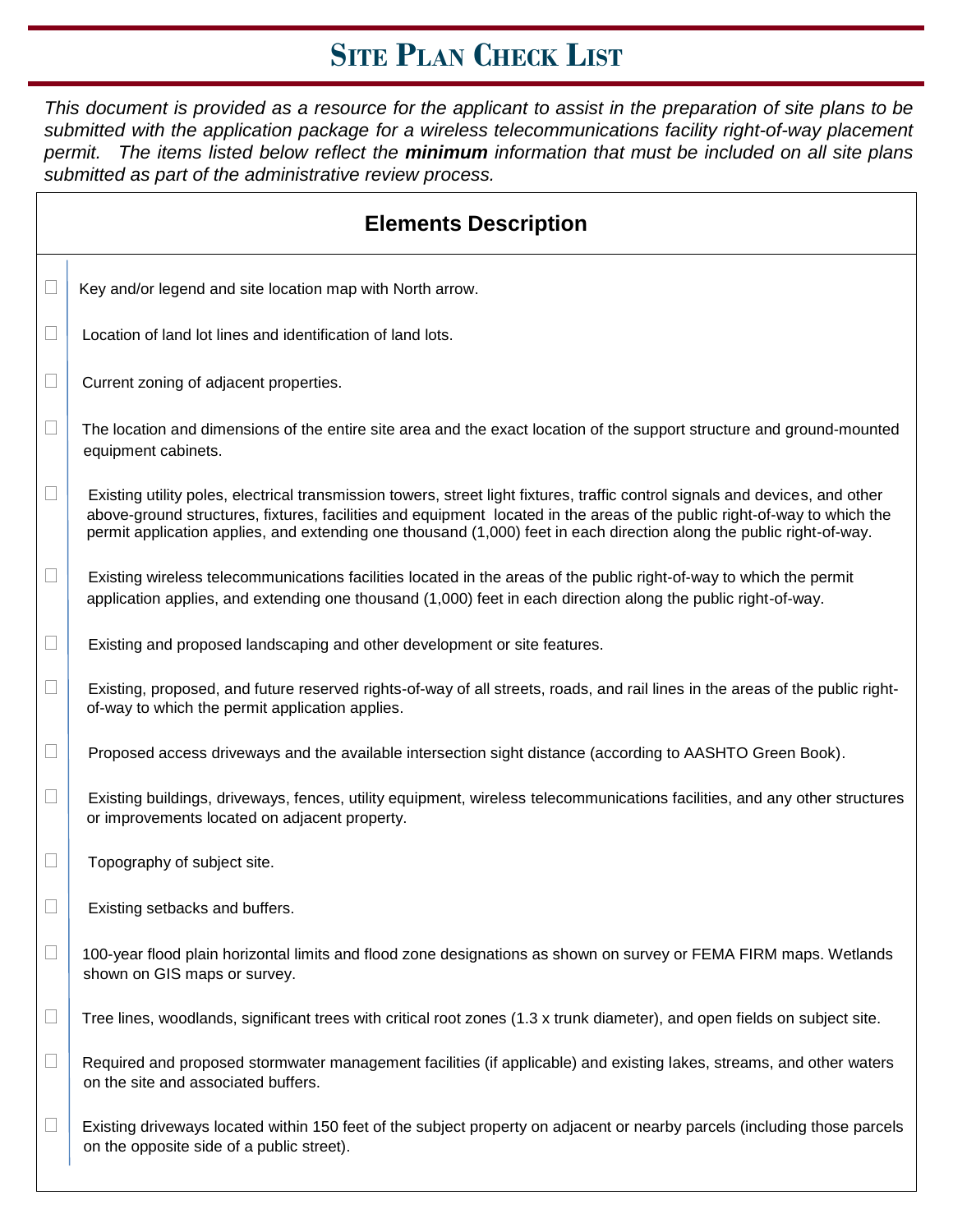# **CITY OF ALPHARETTA**

## **APPLICATION FOR ADMINISTRATIVE APPROVAL OF WIRELESS TELECOMMUNICATIONS FACILITY (WTF) RIGHT-OF-WAY PLACEMENT PERMIT**

#### **FOR OFFICE USE ONLY**

| Case #:                  |  |
|--------------------------|--|
| $\Box$ Fee Paid Initial: |  |
|                          |  |

#### COMMUNITY DEVELOPMENT DEPARTMENT • 2 PARK PLAZA • ALPHARETTA, GA 30009

- 1. *This page should be the first page in each of your completed application packets.*
- *2.* It is preferred that all responses be typed*. Illegible applications will not be accepted.*
- 3. Prior to signing and submitting your application, please check all information supplied on the following pages to ensure that all *responses are complete and accurate. Incomplete applications will not be accepted or further reviewed for approval in accordance with applicable law.*
- *4. Applications must be submitted to the Community Development Department and will be accepted only between the hours of 8:30 AM and 3:30 PM. If you have any questions regarding this form, please contact the Community Development Department by calling 678- 297-6070.*

#### **Applicant Information:**

| Address: Zip: Zip: Zip: 21-12-2012 City: City: City: 21-2012 State: Zip: 21-2012 21-2012 21-2012 21-2012 21-20                                                                                                                                                                                                                                                                                                                                                           |  |  |                                  |  |
|--------------------------------------------------------------------------------------------------------------------------------------------------------------------------------------------------------------------------------------------------------------------------------------------------------------------------------------------------------------------------------------------------------------------------------------------------------------------------|--|--|----------------------------------|--|
|                                                                                                                                                                                                                                                                                                                                                                                                                                                                          |  |  |                                  |  |
| I hereby swear and attest that the information provided in this application for Administrative Approval of Wireless Telecommunications Facility (WTF) Right-Of-<br>Way Placement Permit is, to the best of my knowledge, true and correct. If additional materials are determined to be necessary, I understand that I am responsible<br>for filing additional materials as specified by Section 2.8 of the Unified Development Code of the City of Alpharetta, Georgia. |  |  |                                  |  |
|                                                                                                                                                                                                                                                                                                                                                                                                                                                                          |  |  |                                  |  |
| <b>Registration Information (Check All That Apply):</b>                                                                                                                                                                                                                                                                                                                                                                                                                  |  |  |                                  |  |
| $\Box$ Applicant is a telephone company registered with and approved by the City per Sec. 12-21 of the City Code and O.C.G.A. § 46-5-1.                                                                                                                                                                                                                                                                                                                                  |  |  |                                  |  |
| □ Such registration is current and in compliance with the provisions of Sec. 12-21 of the City Code and O.C.G.A. § 46-5-1.                                                                                                                                                                                                                                                                                                                                               |  |  |                                  |  |
| Location of Right-of-Way Information (where above-ground facilities are to be placed):                                                                                                                                                                                                                                                                                                                                                                                   |  |  |                                  |  |
|                                                                                                                                                                                                                                                                                                                                                                                                                                                                          |  |  | Current Zoning:                  |  |
| District: Section: Land Lot: Land Lot:                                                                                                                                                                                                                                                                                                                                                                                                                                   |  |  |                                  |  |
| <b>Current Use: Current Use: Current Use: Current Use:</b>                                                                                                                                                                                                                                                                                                                                                                                                               |  |  |                                  |  |
| This Application Is For (Check All That Apply):                                                                                                                                                                                                                                                                                                                                                                                                                          |  |  |                                  |  |
| <b>Concealed Utility Pole-Mounted WTF</b>                                                                                                                                                                                                                                                                                                                                                                                                                                |  |  | <b>Faux Streetlight Facility</b> |  |
| □ Concealed Streetlight-Mounted WTF                                                                                                                                                                                                                                                                                                                                                                                                                                      |  |  |                                  |  |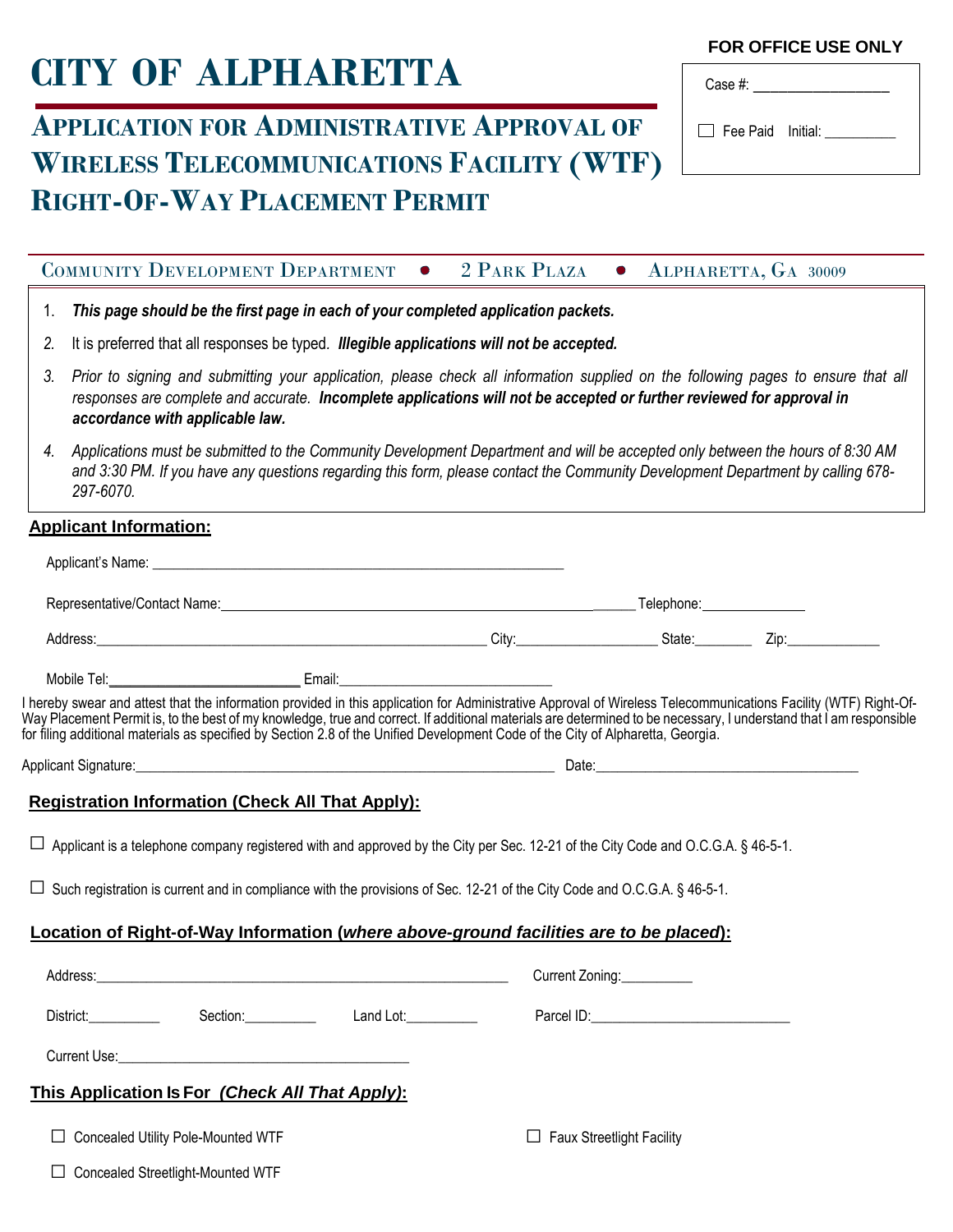- □ Collocation
- □ Modification

□ Other (Specify): \_\_\_\_\_\_\_\_\_\_\_\_\_\_\_\_\_\_\_\_\_\_\_\_\_\_\_\_\_\_\_\_\_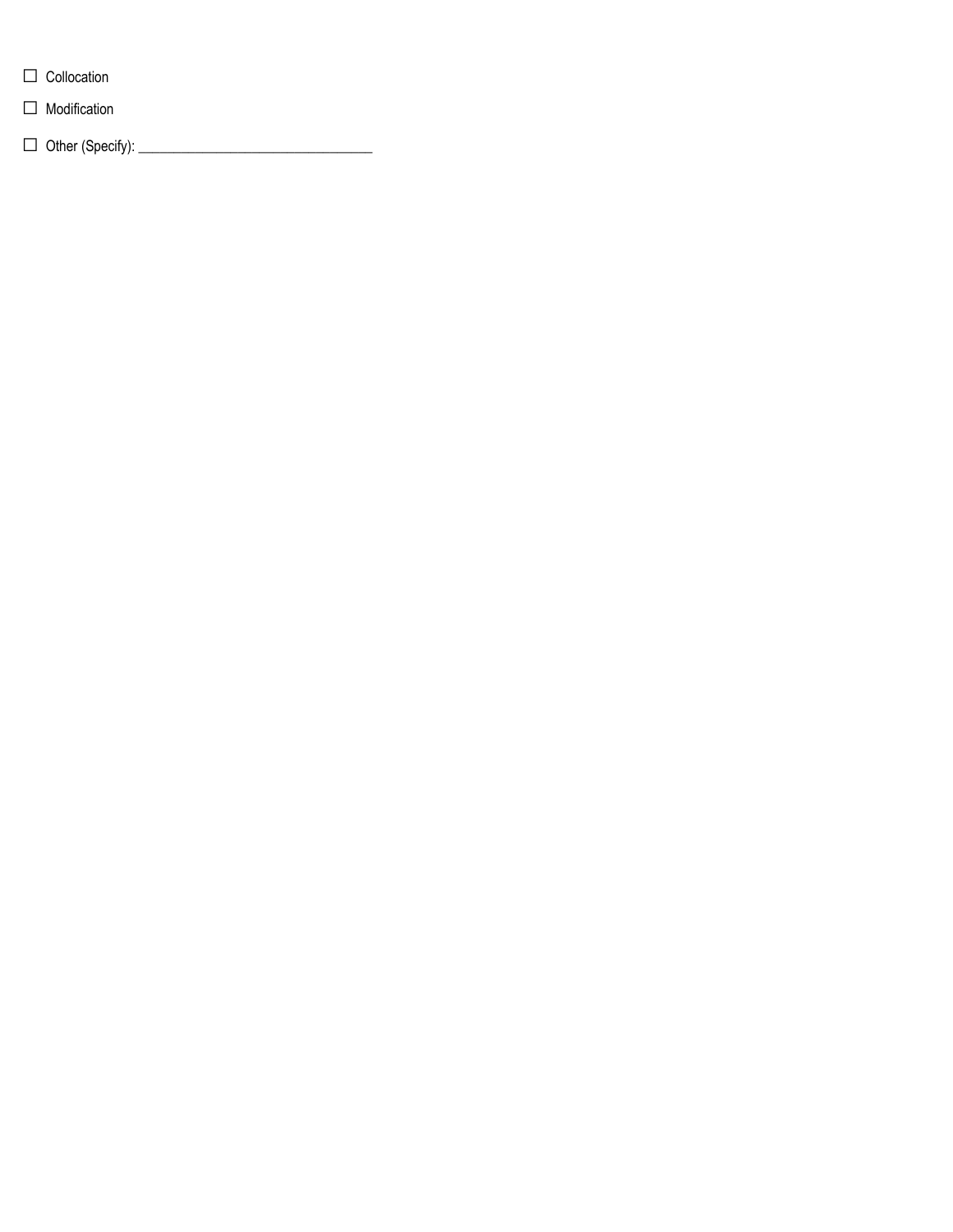# **WTF OWNER/OPERATOR & WIRELESS PROVIDER/CARRIER**

Please enter the following information:

| <b>Owner of Wireless Telecommunications Facility:</b> |                                                                                     |                         |                                                                                                             |
|-------------------------------------------------------|-------------------------------------------------------------------------------------|-------------------------|-------------------------------------------------------------------------------------------------------------|
|                                                       |                                                                                     |                         |                                                                                                             |
|                                                       |                                                                                     |                         |                                                                                                             |
|                                                       |                                                                                     |                         | Suite:____________                                                                                          |
|                                                       |                                                                                     |                         |                                                                                                             |
|                                                       | Owner is a Wireless Provider or Wireless Carrier (please check applicable box):     |                         | □ Wireless Provider                                                                                         |
|                                                       |                                                                                     |                         | <b>Wireless Carrier</b>                                                                                     |
|                                                       | <b>Operator of Wireless Telecommunications Facility:</b>                            |                         | Please check $\Box$ if same as above.                                                                       |
|                                                       |                                                                                     |                         |                                                                                                             |
|                                                       |                                                                                     |                         |                                                                                                             |
|                                                       |                                                                                     |                         | Suite:___________                                                                                           |
|                                                       |                                                                                     |                         |                                                                                                             |
|                                                       |                                                                                     |                         | Operator is a Wireless Provider or Wireless Carrier (please check applicable box): $\Box$ Wireless Provider |
|                                                       |                                                                                     |                         | <b>Wireless Carrier</b>                                                                                     |
|                                                       | Other Wireless Provider or Wireless Carrier that Proposed WTF is Intended to Serve: |                         |                                                                                                             |
|                                                       |                                                                                     |                         |                                                                                                             |
|                                                       |                                                                                     |                         |                                                                                                             |
|                                                       |                                                                                     |                         | Suite:____________                                                                                          |
|                                                       |                                                                                     | State: <u>Zip:</u> Zip: |                                                                                                             |
|                                                       | Entity is a Wireless Provider or Wireless Carrier (please check applicable box):    |                         | <b>Wireless Provider</b><br>П                                                                               |
|                                                       |                                                                                     |                         | <b>Wireless Carrier</b>                                                                                     |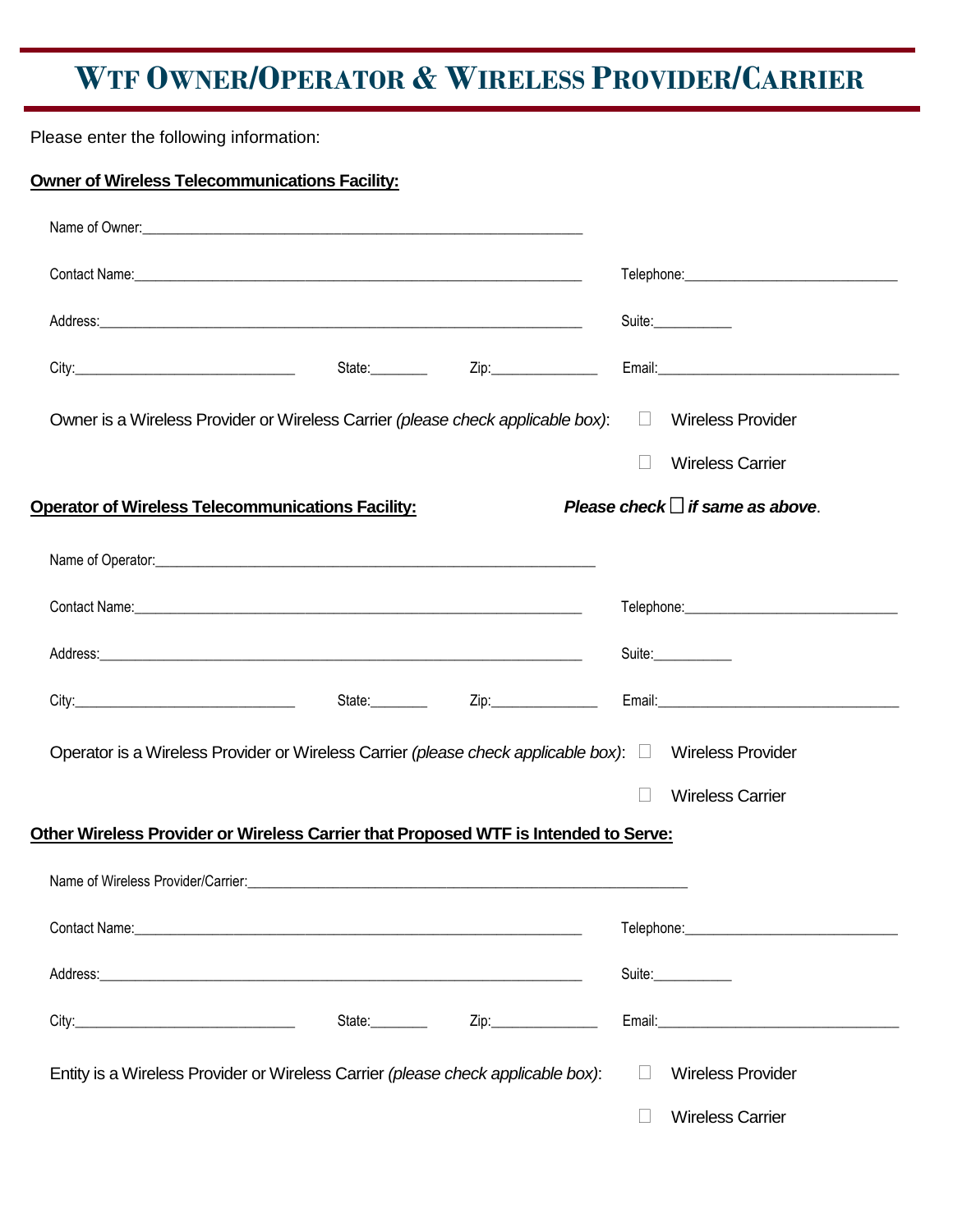# **APPLICANT'S REQUEST AND INTENT**

Applicant's Request:

Summary of Project Description and Intent (*Please attach Project Description/Letter of Intent hereto*):

Summary of Narrative regarding nature of permit sought and whether Applicant believes (and, if so, the basis therefor) the application or proposed WTF is subject to the provisions of 47 U.S.C. § 332(c)(7), O.C.G.A. § 36-66B-1, *et seq*. (the BILD Act), and/or 47 U.S.C. § 1455(a) (*Please attach Narrative hereto*):

Summary of Evidence of Need Report (*Please attach Evidence of Need Report hereto*):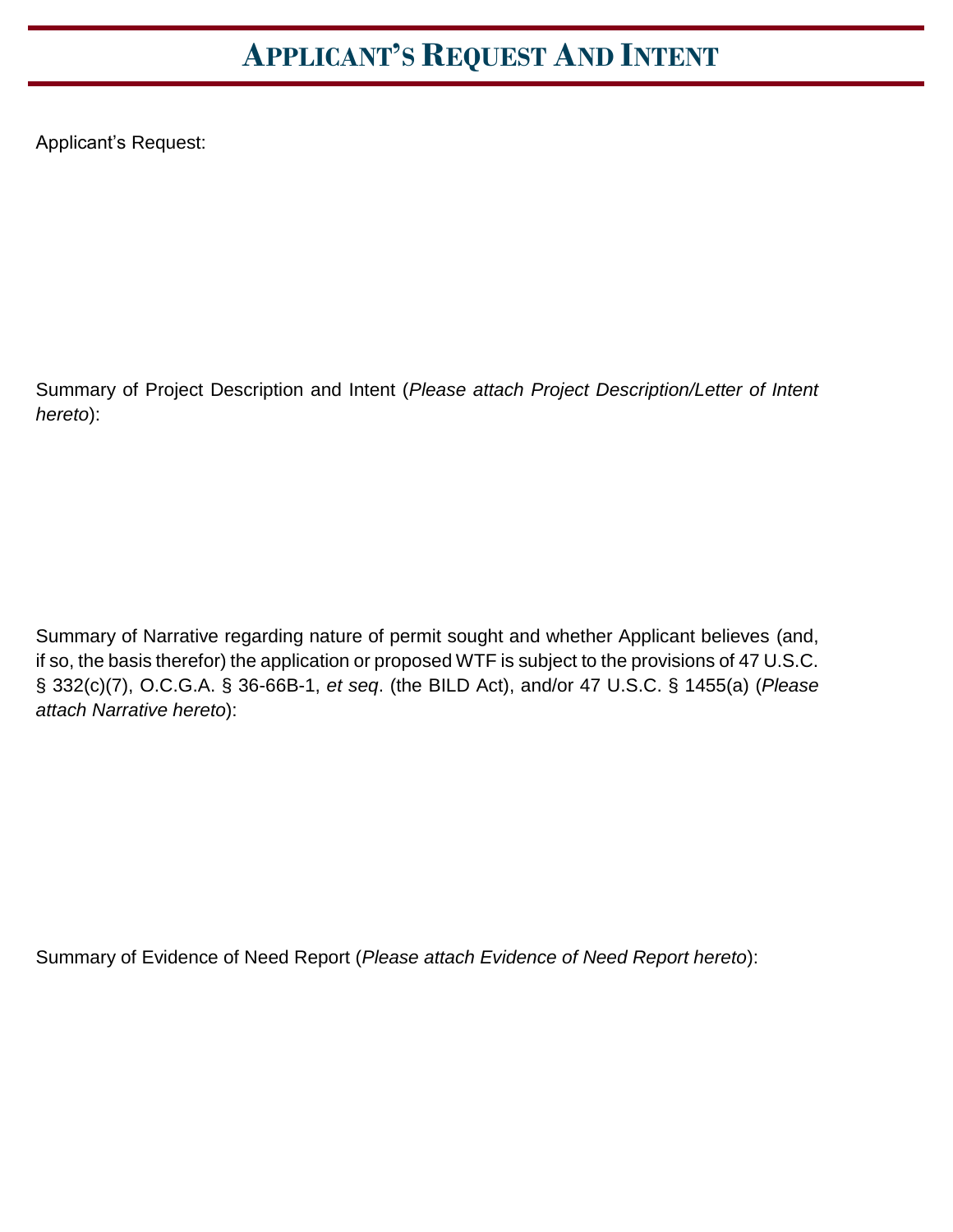## **PROPERTY OWNER AUTHORIZATION**

#### **Owner of Property (Utility Pole, Streetlight or other Support Structure) Information:**

| Contact Name: |        | Telephone: |        |                          |
|---------------|--------|------------|--------|--------------------------|
|               |        |            |        |                          |
| Address:      |        |            | Suite: |                          |
| City          | State: | Zip:       |        | $\overline{\phantom{a}}$ |

#### **Authorization:**

I do solemnly swear and attest, subject to criminal penalties for false swearing, that I am the legal owner of the *below-described property (e.g., utility pole, streetlight) which is the subject of the attached Application for Administrative Approval of a Wireless Telecommunications Facility Right-of-Way Placement Permit by the City of Alpharetta, Georgia:* 

*\_\_\_\_\_\_\_\_\_\_\_\_\_\_\_\_\_\_\_\_\_\_\_\_\_\_\_\_\_\_\_\_\_\_\_\_\_\_\_\_\_\_\_\_\_\_\_\_\_\_\_\_\_\_\_\_\_\_\_\_\_\_\_\_\_\_\_\_\_\_\_\_\_\_\_\_\_\_\_\_\_\_\_\_\_\_\_\_* (Identification and description of subject property)

As the legal owner of record of the subject property, I hereby authorize the individual named below to act as the *applicant in the pursuit of an administrative permit from the City of Alpharetta, Georgia for the item(s) indicated below:*

| □ Concealed Utility Pole-Mounted WTF                                                                                                                                                                       | Collocation  |            |        |  |
|------------------------------------------------------------------------------------------------------------------------------------------------------------------------------------------------------------|--------------|------------|--------|--|
| □ Concealed Streetlight-Mounted WTF                                                                                                                                                                        | Modification |            |        |  |
| $\Box$ Faux Streetlight Facility                                                                                                                                                                           | $\perp$      |            |        |  |
|                                                                                                                                                                                                            |              |            |        |  |
| <b>Identify Authorized Applicant:</b>                                                                                                                                                                      |              |            |        |  |
| Name of Authorized Applicant:<br><u> and</u> <b>COVERTY COVERTY COVERTY COVERTY COVERTY COVERTY COVERTY COVERTY COVERTY COVERTY COVERTY COVERTY COVERTY COVERTY COVERTY COVERTY COVERTY COVERTY COVERT</b> |              | Telephone: |        |  |
| Address:<br>and the control of the control of the control of the control of the control of the control of the control of the                                                                               |              |            | Suite: |  |
| City<br>the control of the control of the control of the control of the control of the control of                                                                                                          | State:       | Zip:       |        |  |
| So Sworn and Attested:                                                                                                                                                                                     |              |            |        |  |
| Owner Signature: <u>Department</u>                                                                                                                                                                         |              |            |        |  |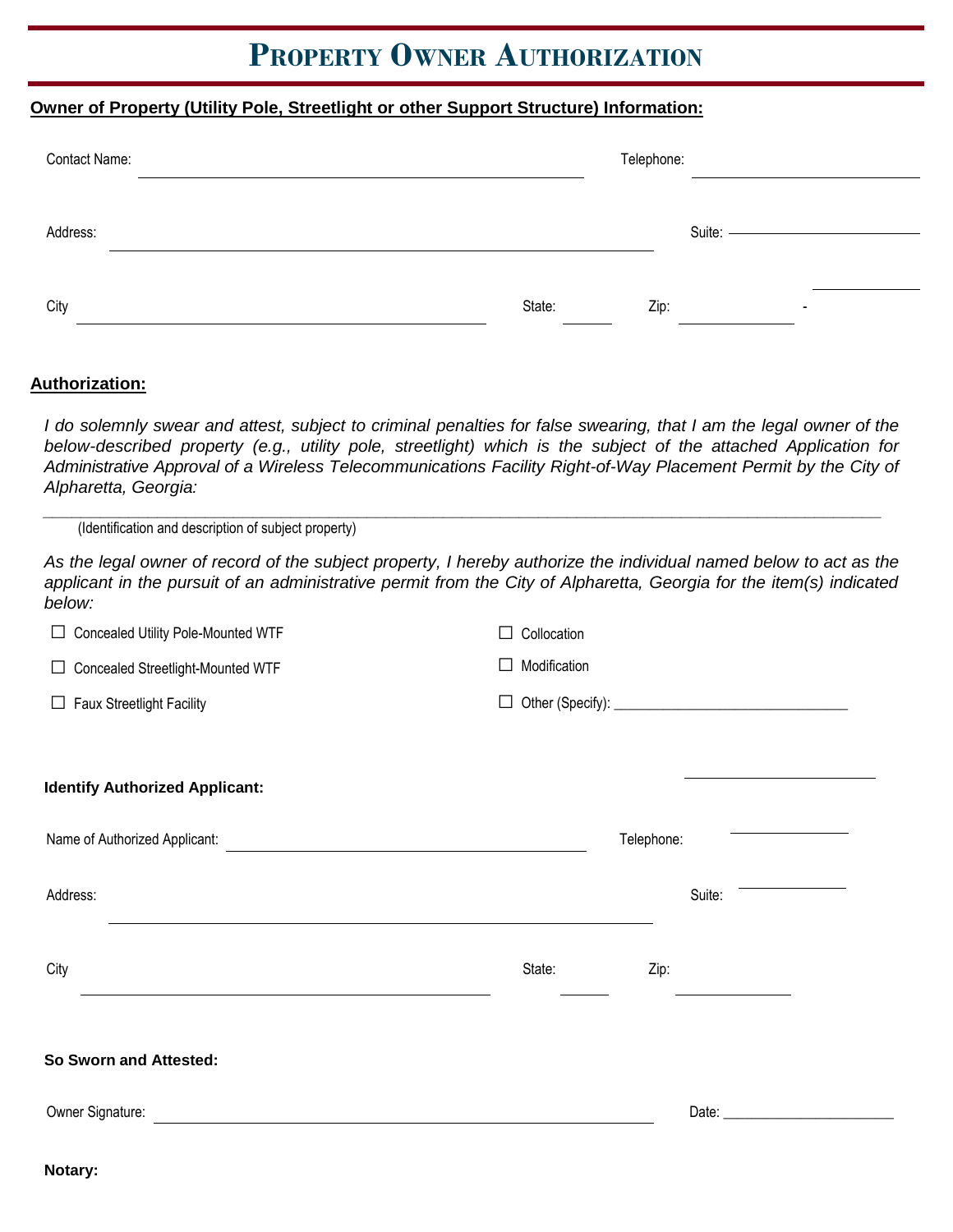Notary Signature: Date: \_\_\_\_\_\_\_\_\_\_\_\_\_\_\_\_\_\_\_\_\_\_\_\_\_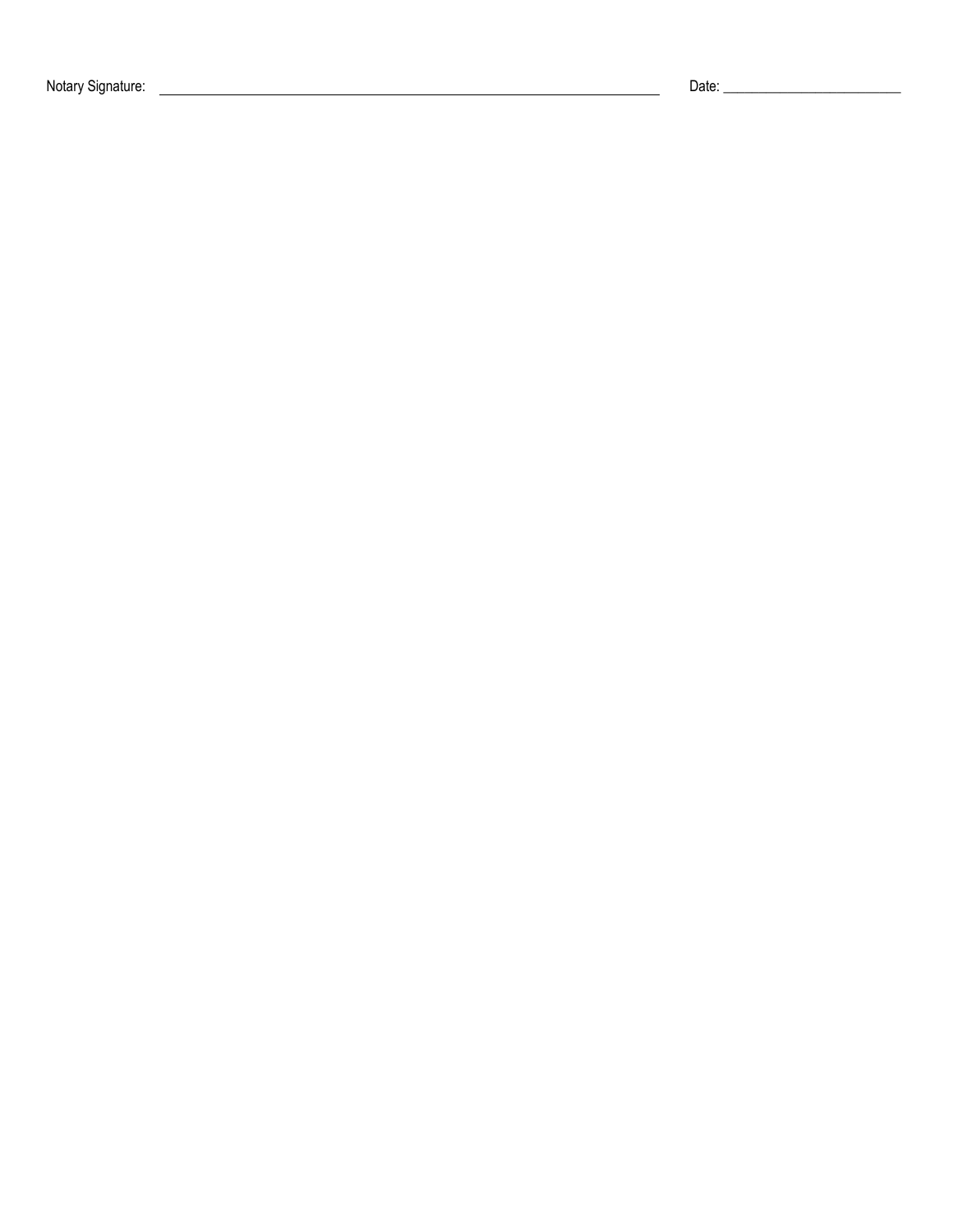# **WTF PERMIT ADMINISTRATIVE REVIEW CRITERIA**

On a separate sheet or sheets, please: (i) explain how the proposed wireless telecommunications facility complies with all standards for approval, factors for consideration, guidelines, standards and requirements set forth in Section 2.8.10 of the Unified Development Code; and (ii) provide any information or evidence that supports your request and the statements that you have provided in this application or which is otherwise necessary for review by the City to confirm compliance with Section 2.8.10 of the Unified Development Code.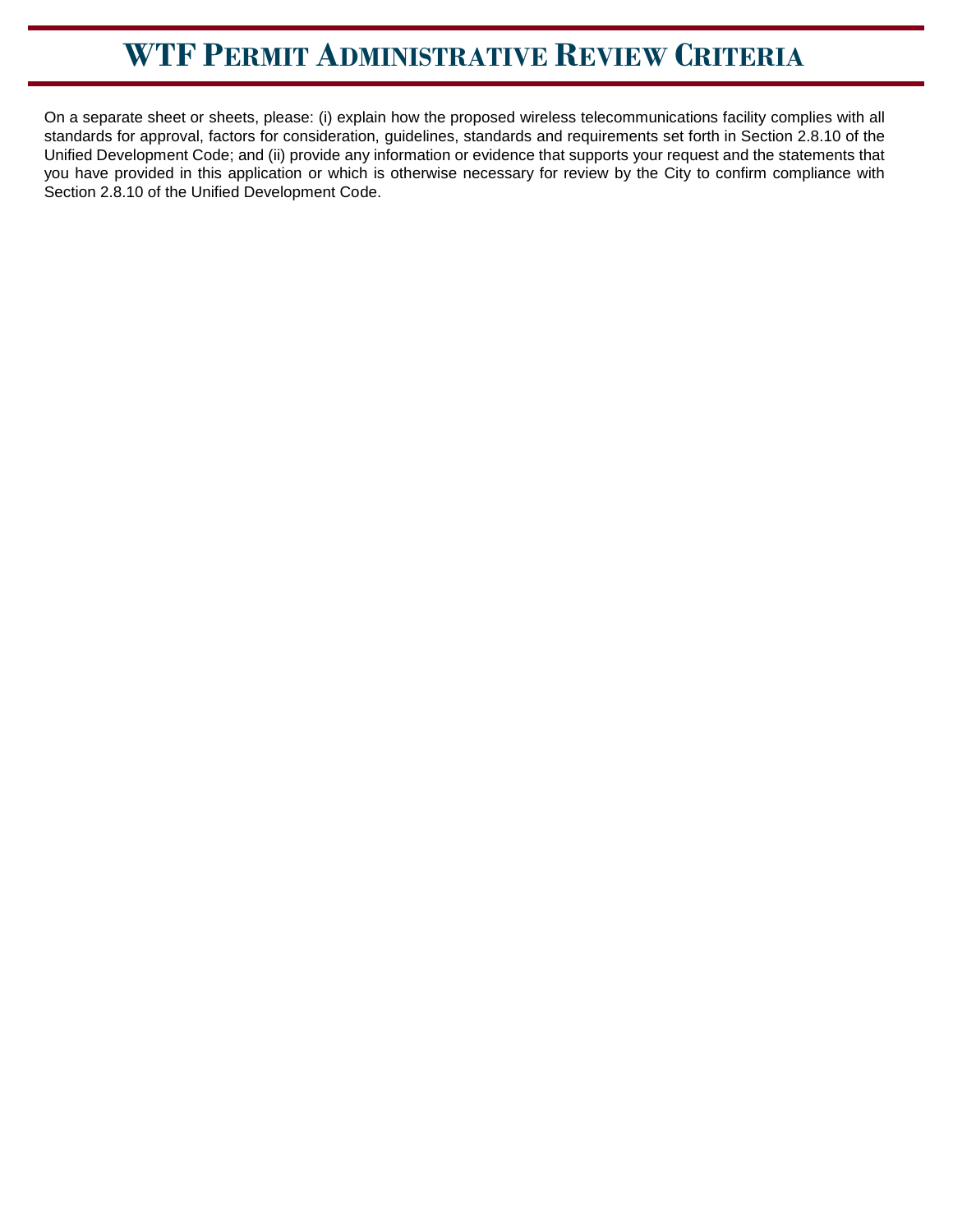### **GENERAL CONDITIONS**

Applicant (also referred to herein as "registrant") acknowledges and agrees to the following:

- 1. A WTF right-of-way placement permit issued by the City is a mere privilege that authorizes the permissive use of the public right-of-way for the placement and maintenance of the WTF only. The issuance of a WTF right-of-way placement permit and the placement of such facility in accordance therewith does not create or vest any property right in the applicant, or any other party, or grant authority to impinge upon the rights of others who may have an interest in the public rightsof-way.
- 2. Other Government Approvals. An applicant shall be required to obtain any and all approvals that may be required by any state or federal governmental unit, department or agency related to the use of right-of-way under its jurisdiction.
- 3. Conditional Use of Public Right-of-Way.
	- a. The City shall retain the right, without limitation, to alter, change, or cause to be changed, the grading, installation, relocation or width of the public rightsof-way within the limits of the City. Neither the approval of WTF right-of-way placement permit nor any provision set forth in this Section 2.8.10 shall affect the City's authority to add, modify, vacate or abandon public rights-of-way.
	- b. If a registrant desires to use any of its wireless telecommunications facilities for the purpose of providing any other services other than the provision of communications service, including utility or non-utility services to existing or potential consumers or resellers, or by providing any other use to existing or potential consumers, a registrant shall seek such additional and separate authorization from the City and other governmental or regulatory authorities as may be required by applicable law.
	- c. A registrant, or any person that leases or otherwise uses the wireless telecommunications facilities of a registrant, that has been issued a WTF right-of-way placement permit or that has otherwise been authorized to place a WTF in the public rights-of-way of the City shall not make or assert any claim, right, or cause of action or take any other action against the City that will impede the lawful exercise of the City's rights, including requiring the removal or relocation of such facilities from the public rights-of-way of the City, notwithstanding the effect of same on registrant's ability to place or maintain wireless telecommunications facilities in public rights-of-way of the City.
- 4. Removal and Relocation. Notwithstanding the issuance of a WTF right-of-way placement permit, the City shall have the authority to order the removal and relocation of a WTF located in the public right-of-way that in the reasonable opinion of the City constitutes an obstruction or interference with the construction, maintenance, use, or safe operation of the roadway. Any registrant owning a wireless telecommunications facility located within or adjacent to any part of the public right-of-way or public road which the City or Georgia Department of Transportation (GDOT) has undertaken to improve or intends to improve shall, at registrant's sole cost and expense, remove, relocate, or make the necessary adjustments to its wireless telecommunications facility when, in the reasonable opinion of the City or GDOT, the facility constitutes an obstruction or interference with the use or safe operation of such road by the traveling public or when, in the reasonable opinion of the City or GDOT, the facility will interfere with such contemplated construction or maintenance. Removal or relocation of a wireless telecommunication facility at the direction of the City or GDOT shall be subject to and governed by the applicable provisions of O.C.G.A. §§ 32-4-92, 32-6-171 and 32-6-173, as amended, which shall include the provision of a minimum of sixty (60) days' notice of the required removal or relocation.
- 5. All Rights of City Reserved. Notwithstanding any provision of this Section 2.8.10 or the City's issuance of a permit or other authorization to place a WTF in the public right-of-way, the City may place and maintain, grant utility easements for, or otherwise permit the placement and maintenance of other utilities in the public rights of way, including, water, sewer, electric, gas, storm drainage, telecommunications, traffic, and other utilities and facilities, cables or conduit, including underground and overhead installations, in public rights-of-way occupied by the registrant. Registrant may allow City facilities to be co-located within City's public rights-of-way through the use of a joint trench during registrant's construction project. Such joint trench projects shall be negotiated in good faith by separate agreement between registrant and City and may be subjected to other City rights-of-way requirements. The City further reserves without limitation the right to alter, change, or cause to be changed, the grading, installation, relocation or width of the public rights-of-way within the City.
- 6. Restoration of ROW. The area disturbed by the construction or maintenance of a WTF in the public right-of-way shall be kept to a minimum. The registrant shall, at its own expense, restore all right-of-way to a condition equal to or better than the condition existing prior to such construction or maintenance activities. Restoration methods and any work required to repair the right-of-way shall be performed in accordance with City Design Standards or other City-adopted standards and specifications applicable to the construction of City improvements within the public right-of-way. In the absence of any City standards and specifications applicable to the subject work or improvement(s), the materials and methods of construction shall be in accordance with GDOT's current standards and specifications, including GDOT Standard and Supplemental Specifications and/or Special Provisions, and Construction Standards and Details. All repairs and restoration work must be approved by the Director of Public Works and final completion of any such work is subject to the reasonable approval of the Director of Public Works. If necessary, unsatisfactory restoration work shall be corrected by the registrant, or by the City with all costs billed to the registrant.
- 7. Registrant shall at all times keep the wireless telecommunications facility authorized by the WTF right-of-way placement permit in a good state of repair from the standpoint of both structure and appearance.
- 8. Compliance with Applicable Law; Acceptable Industry Practices. Registrant shall place and maintain a wireless telecommunications facility in public rights-ofway in compliance with all applicable standards as established by all local, state or federal law and in conformance with the City ordinances, codes and regulations. All safety practices required by applicable City, local, state and federal law or accepted industry practices and standards shall be used during the placement or maintenance of wireless telecommunications facilities in the public right-of-way. Registrant shall use and exercise due caution, care and skill in performing work in the public rights-of-way and shall take all reasonable steps to safeguard work site areas. A registrant shall maintain all of its WTF's located in the public rights-of-way in a manner consistent with accepted industry practice and applicable law.
- 9. Scheduling. In the interest of the public's health, safety and welfare, upon request of the City, a registrant shall coordinate placement or maintenance activities under a permit with any other work, construction, installation or repairs that may be occurring or scheduled to occur within a reasonable timeframe in the subject public rights-of-way. The City may require a registrant to alter reasonably its placement or maintenance schedule for permitted work as necessary so as to minimize disruptions and disturbance in the public rights-of-way. The City may provide a more definite time frame based on specific City construction or maintenance schedules.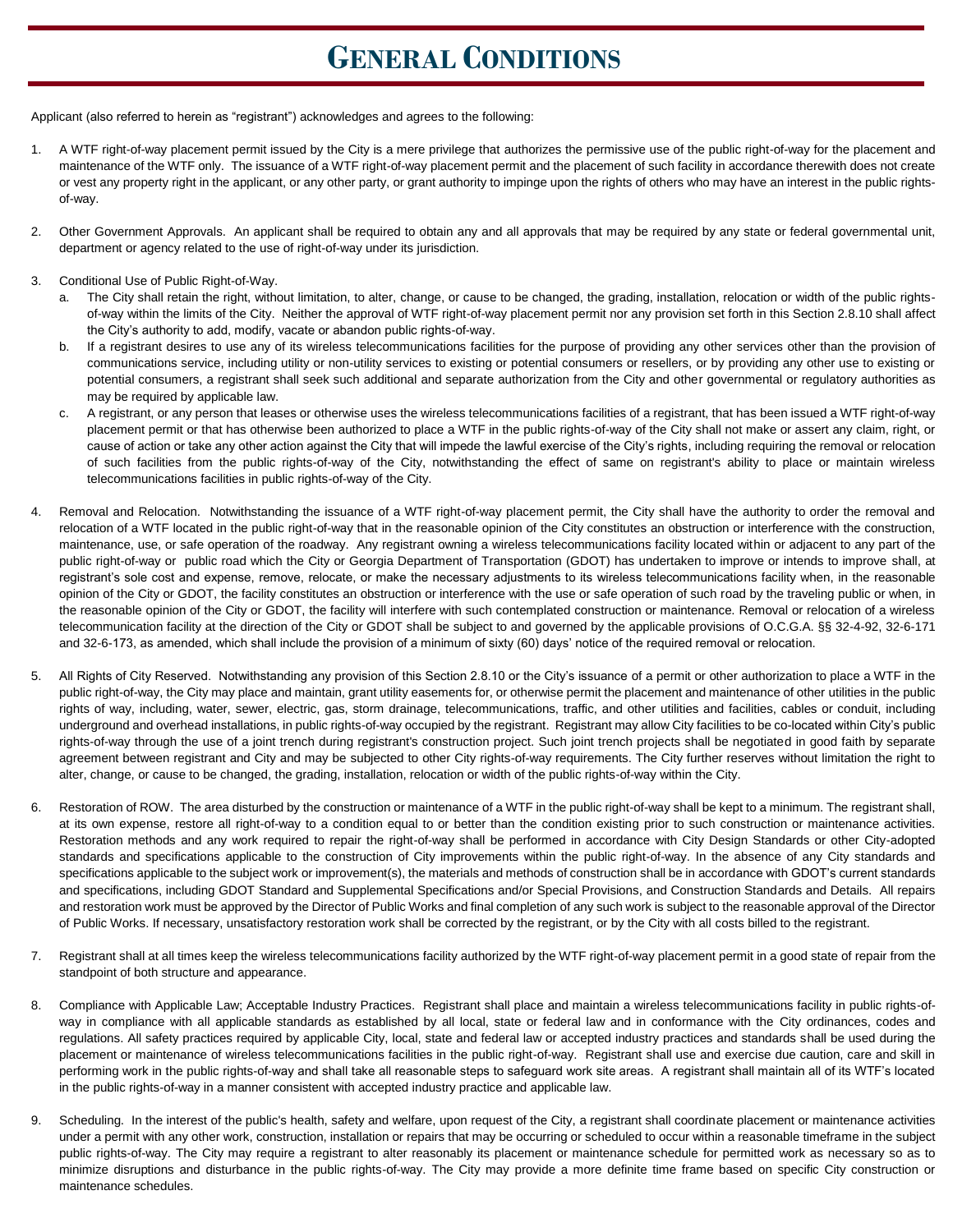### **GENERAL CONDITIONS**

- 10. Registrant's Liability and Risk. City makes no warranties or representations regarding the fitness, suitability or availability of public rights-of-way for the registrant's wireless telecommunications facilities and any performance of work or costs incurred by registrant or provision of services shall be at registrant's sole risk. Nothing in this article shall affect the City's authority to add, vacate or abandon public rights-of-way and City makes no warranties or representations regarding the availability of any added, vacated or abandoned public rights-of-way for wireless telecommunications facilities. Notwithstanding any requirements or conditions the City Engineer may impose in order to protect the public from injury and the right-of-way from damage, a registrant shall be solely responsible for the adequacy and safety of the engineering of its facilities and the operations authorized by the permit. Construction performed to place or maintain a registrant's wireless telecommunications facilities shall not interfere, displace, damage or destroy any other utilities or facilities, including but not limited to, sewers, gas or water mains, storm drains, pipes, cables or conduits of the City or any other person's facilities lawfully occupying the public rights-of-way of the City.
- 11. Inspection. The City shall have the right to make such inspections of facilities placed or maintained in public rights-of-way as it finds necessary to ensure compliance with this Section. In the event the City determines that a violation exists with respect to registrant's placement or maintenance of facilities in the public rights-of-way that is not considered to be an emergency or danger to the public health, safety or welfare, the City will provide registrant written notice setting forth the violation and requesting correction.
- 12. As-Builts Plans. An application for a WTF right-of-way placement permit, including an application to replace an existing WTF in the public right-of-way, shall include plans showing the location of the proposed installation of facilities in the public rights-of-way. If the plans so provided require revision based upon actual installation, the registrant shall promptly provide revised plans. Further, the registrant shall provide "as-builts" upon completion of any installation or construction. The plans shall be in a digitized format showing the two-dimensional location of the facilities based on the City's geographical database, or other format acceptable to the City. The registrant shall provide such plans at no cost to the City.
- 13. Cooperation. Subject to applicable law, a registrant shall, on the request of any person holding a permit issued by the City, temporarily support, protect, raise or lower its wireless telecommunications facilities to permit the work authorized by the permit. The expense of such temporary support, protection, raising or lowering of facilities shall be paid by the person requesting the same, and the registrant shall have the authority to require such payment in advance. The registrant shall be given not less than thirty (30) days advance written notice to arrange for such temporary measures. If the City requests the temporary support, protection, raising or lowering of a facility for a public purpose, the City shall not be charged for the temporary support, protection, raising or lowering of the facility.
- 14. Due Compensation. A registrant that places or maintains wireless telecommunications facilities in the public rights-of-way shall be required to pay "due compensation" to the City as required by applicable City and State laws, ordinances and regulations.
- 15. Additional Terms and Conditions of Permit. Registrant, in accepting the permit, agrees to abide by the terms and conditions thereof. The placement of the WTF must fully comply with this Section 2.8.10, and any other requirements that the Director of Public Works may stipulate. Registrant shall review the permit for additional requirements and, if not in agreement, may withdraw the permit application by written request prior to the placement of the WTF covered by the permit. The registrant, in accepting the permit, agrees to abide by the terms and conditions thereof. Failure to comply with terms of the permit during the installation, operation and maintenance of the WTF may result in revocation of the permit and removal of the WTF.
- 16. Insurance. A registrant shall, at registrant's own expense, obtain and continuously maintain for the period of time required for the complete installation of the facilities authorized by the permit, including the repair and restoration of the public right-of-way, and also during such future periods of time when operations are performed involving the maintenance, repair, relocation, or removal of said facilities authorized by the permit, insurance of the kind and in the minimum amounts described herein. Prior to placing a WTF in the public right-of-way or otherwise performing any work in the public right-of-way, registrant shall furnish the City with certificates of insurance, which shall insurance limits, term of insurance, insured parties, and other information sufficient to demonstrate conformance with the requirements provided herein. All insurance coverages required herein shall be procured and maintained with insurers with an A- or better rating as determined by Best's Key Rating Guide and with a financial size rating of Class V or larger. All liability policies shall be endorsed to name the City, and its elected officials, officers, employees and agents as additional insured parties. The required coverages must be evidenced by properly executed certificates of insurance forms. Every policy of insurance shall provide that the City will receive notice no less than thirty (30) calendar days prior to any cancellation, termination, or a material change in such policy. Registrant shall ensure that any and all policies of insurance procured hereunder shall provide for a waiver of subrogation against the City, and registrant waives any claim against the City which is covered by its insurance hereunder. No policy of insurance shall contain any exclusion for bodily injury or property damage arising from completed operations. The minimum required insurance coverages and respective limits of coverage are as follows:
	- a. Worker's compensation insurance in accordance with statutory limits and covering all employees and other persons as established and required by Georgia law. A group-insurer must submit a certificate of authority from the Insurance Commissioner approving the group insurance plan. A self-insurer must submit a certificate from the Georgia Board of Workers' Compensation stating that the registrant qualifies to pay its own workers' compensation claims. Registrant shall require all contractors using the public right-of-way or performing work under the permit to obtain an insurance certificate showing proof of workers' compensation insurance, and registrant shall submit a certificate on its letterhead to the City providing that all contractors performing work in the public right-of-way are covered by workers' compensation insurance.
	- b. Employers' liability insurance with minimum limits of (a) One Million Dollars (\$1,000,000) per accident for bodily injury by accident and (b) One Million Dollars (\$1,000,000) per employee for bodily injury by disease. Registrant shall require all contractors using the public right-of-way or performing work under the permit to obtain an insurance certificate showing proof of employers' liability insurance coverage and shall submit a certificate on its letterhead to the City providing that all contractors performing work in the public right-of-way are covered by employers' liability insurance.
	- c. Comprehensive general liability insurance with minimum combined single limits of One Million Dollars (\$1,000,000) per occurrence and Two Million Dollars (\$2,000,000) in the aggregate which shall include coverage for bodily injury, broad form property damage (including completed operations coverage), personal injury (including coverage for contractual and employee acts), blanket contractual, independent contractors, products, and completed operations. Further, the policy shall be endorsed to provide "all risks" coverage. The policy shall contain a severability of interests provision. Coverage shall be provided on an "occurrence" basis as opposed to a "claims made" basis and must include separate aggregates for each permit.
	- d. Comprehensive Automobile Liability insurance with minimum combined single limits for bodily injury of not less than One Million Dollars (\$1,000,000) per occurrence and property damage of not less than One Hundred Thousand Dollars (\$100,000) per occurrence with respect to each of registrant's or its contractor's owned, hired and non-owned vehicles assigned to or used to place or maintain facilities in the public right-of-way.